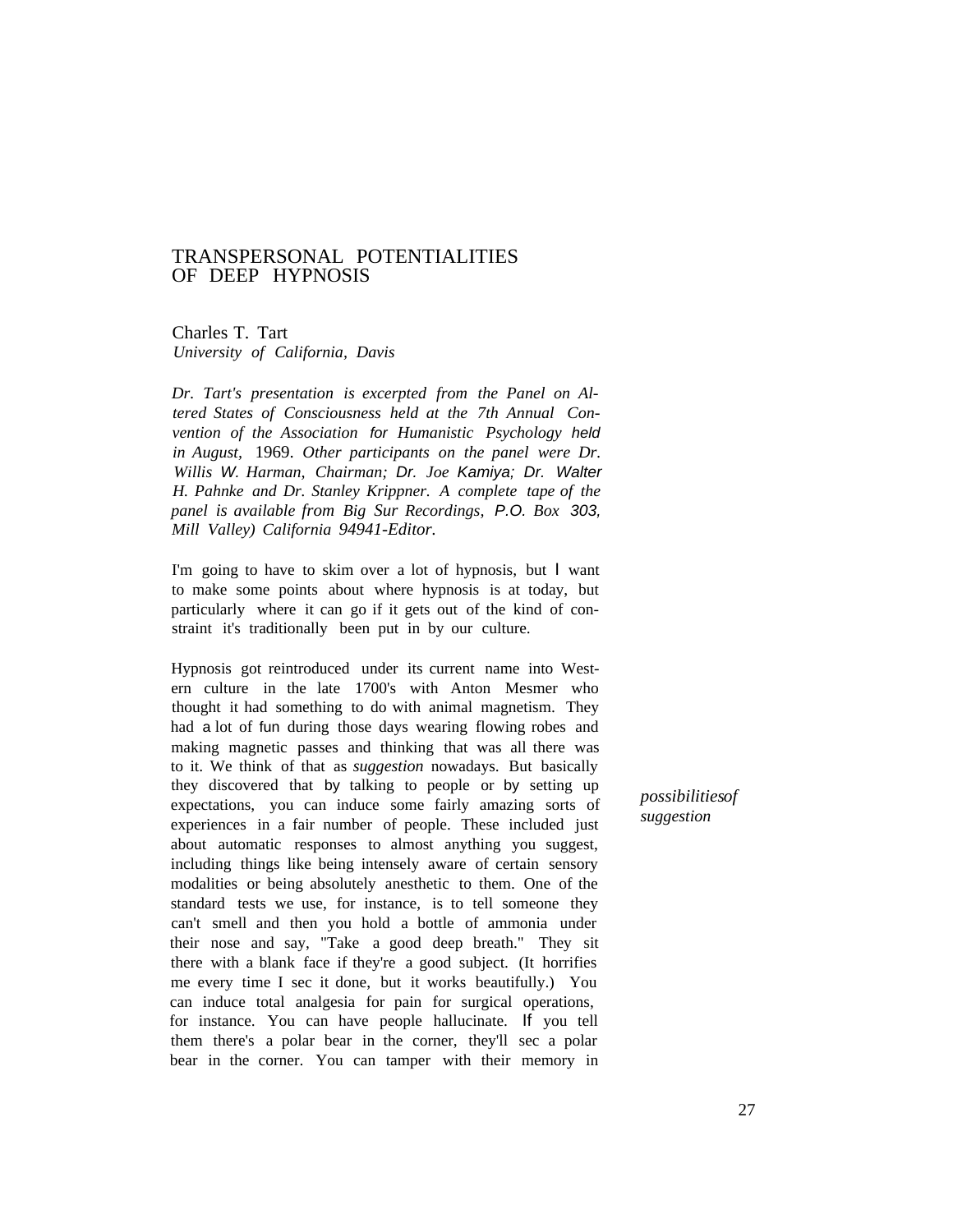certain ways so they do not remember' what went on in a hypnotic session or they remember selected parts of it or you can induce false memories of one sort or another. These sorts of things can happen after the hypnotic session, posthypnotically. You can take them back in time so they feel as if they were a child at a certain age level and so forth. And this has quite a few uses in terms of various kinds of psychotherapy, too, not so much as a system all by itself but as an adjunct to various kinds of psychotherapy.

So it's what I might call a very strong phenomenon. It's not one of these things where if you run a hundred subjects you find a slight difference at the .05 level in favor of the hypnosis group. The phenomena are pretty striking.

It's a funny thing, though. Because when hypnosis was reintroduced into our culture-and I say "reintroduced" because it was dearly known *in* various forms to people before thatwhen it was reintroduced, it came in pretty much with the group I call the counts and the doctors. That is, the people who were on top in relatively authoritarian societies were the ones who practiced hypnosis and the peasants were the subjects and the patients were the subjects. This led to a certain kind of emphasis on authority, on power, which is still very much with us, but which I suspect is not at all essential to what we know about hypnosis. For instance, if you read older books on hypnosis, you constantly find phrases like "overcoming the subject's will," "bending the subject's will to the hypnotist's desires" and so forth. And I suppose if you're the type who likes to be sort of dependent and have a nice strong man bending your will, that's a groovy trip. But most of us really don't like the idea, at least on a conscious level, of somebody taking over our will that way. So much of its emphasis was on power over people.

In spite of this, hypnosis had a very interesting history. Because it could do so many things, it went through a number of phases, usually in terms of its adoption by the medical profession. These phases would be tremendous acceptance at one point. I mean, "My God, you could say these words and produce all these fantastic phenomena in people and you could cure things!" And so pretty soon everybody knew that hypnosis could cure *everything.* And so it was being used for everything, but it *doesn't* cure everything. And so everybody would get disillusioned and the reaction would swing the other way, and then "Hypnosis! Ahh, that's a lot of bunk. It's just some kind of fake act that stage performers swing on." Hypnosis would go out of favor for another 20 years.

*power relation not essential*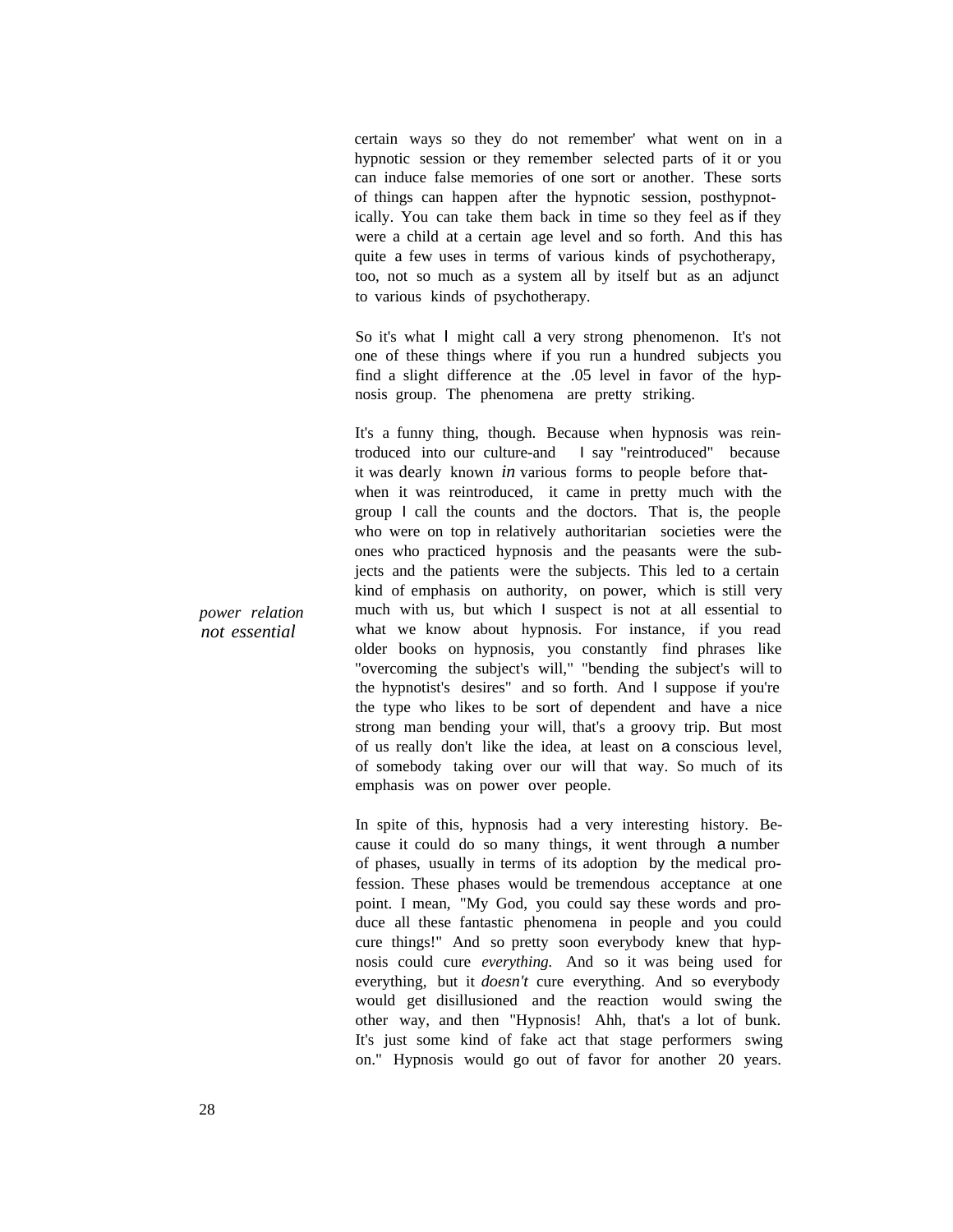We've had a number of cyclic swings this way where hypnosis is kind of rediscovered,' it's overenthusiastic ally accepted, then it's debunked and it goes out of favor for a long time. We're currently in a stage of a fair amount of acceptance of hypnosis. I'll detail that in a minute.

Now, I've talked about these kinds of cycles in terms of hypnosis being used for too many things, to cure everything. But, in point of fact, it's actually more 111anthat. Because while I run with a bunch of people who are the scientists in this field and we talk very scientific language and all that, if you think about it there's a tremendous magical quality to hypnosis and this never ceases to amaze me. It doesn't work well with everybody, but for about 20 percent of people in general it works extremely well. And for these people I can sit down, and in the course of talking to them for half an hour or sometimes less I can change their whole perceptual world. And it really blows my mind to think that I can talk to somebody for a half an hour and tell them Marilyn Monroe is floating through the window, and they really see it. As far as I can tell from anything they say, they really see it. This is a phenomenal change in somcbody's experience. *And this* smacks very much of magic. 11 flact, if you look at a lot of old magical procedures, a lot of the techniques were similar to the kinds of techniques we use in hypnosis now. Now, this is something that isn't discussed very often in modern scientific hypnosis. You know, we're trying to be very respectable and scientific, and we don't fool with that magic crap. I also should have mentioned earlier that ESP was one of the things that was reportedly induced frequently under hypnosis in the old days, but modern respectable hypnotists know there's no such thing as ESP, so they don't try to induce it; so, naturally, they never get any ESP to mess things up.

There's another aspect to the ambivalence of scientists and others about hypnosis. This also fits in with this authoritarian bag. In a sense, the hypnotist acquires a certain amount of God-like power over the subject. He can simply restructure his reality. This attracts a lot of us into the field. I carne into it for that. I really dug having all this power over people. I hope I've changed. I'm not sure sometimes, but at least I've got a good set of rationalizations now. Being a hypnotist can be a marvelous ego trip. You can bend men's wills and change their reality and even give them good experiences and that's really an ego trip. A number of charlatans come into hypnosis, of course, because of that. They're not really interested in these intangible goals of helping people or investigat*cyclic swings in popularity*

magic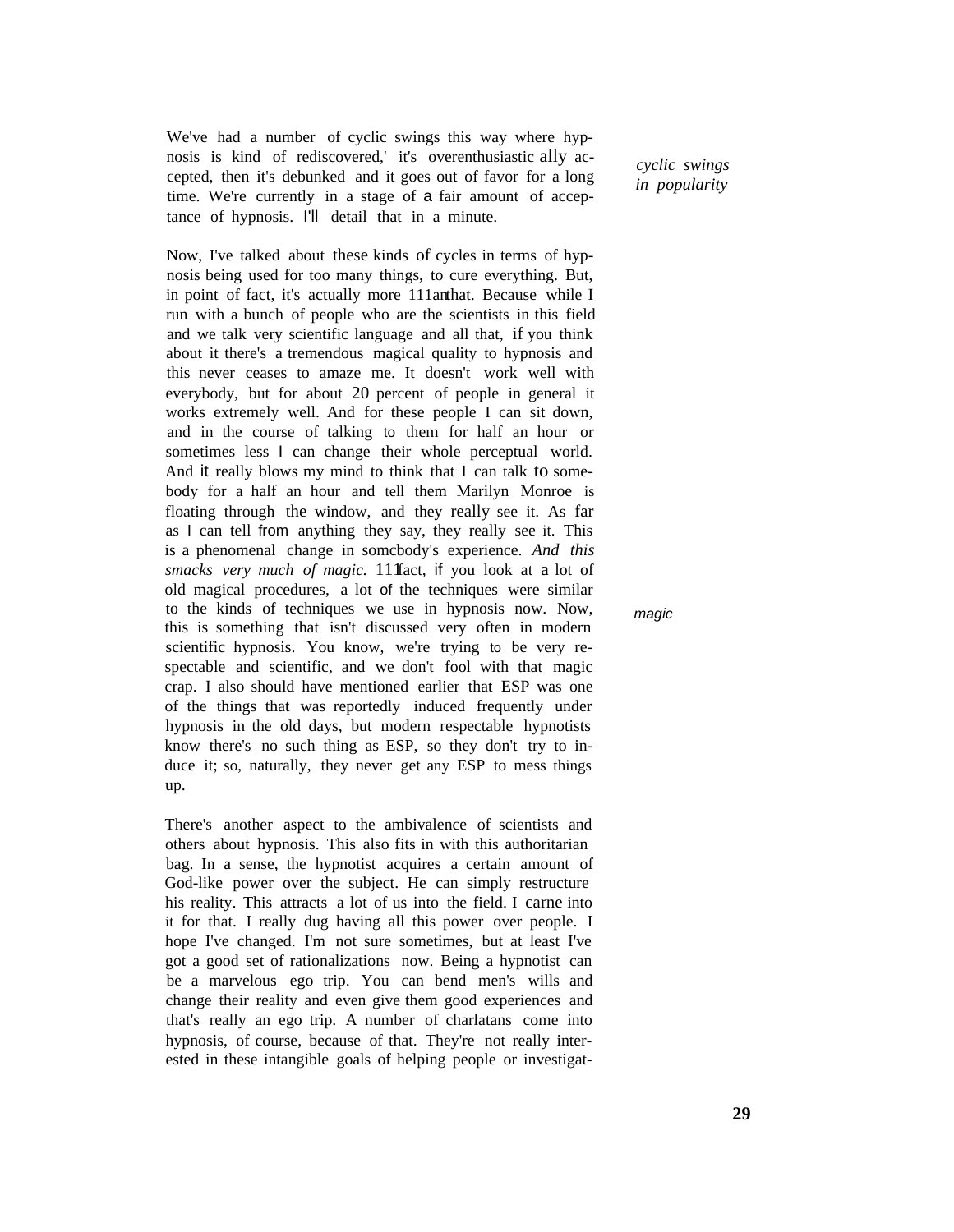*hypnotist and power*

*current situation in hypnosis* ing it and so forth. They're more on a pure power trip sort of thing. And then you always have stage demonstrations where the beautiful girl does strange things and the shy boy from town gets up and sings like Elvis Presley. It makes great entertainment. You all laugh and then you think, "Would I want to be hypnotized? I don't know. It's great to see it happen to other people." And then, of course, we have the classic thing of Svcngali and Trilby, the master hypnotist who seduces the innocent young girl. I actually don't know how effective hypnosis is in seducing people. It if does work, those people don't write it up for the journals! It's kind of hard to get objective data on that sort of thing. I'm sure it docs work sometimes because, let's face it-Gee, I feel I'm putting women down by saying this-but there're a lot of girls who'd like to say, "Oh, no. I would never do a thing like that, but he overpowered my will and it wasn't my fault at all."

Today, we're in a phase of tremendous acceptance of hypnosis. We've got a lot of relatively sophisticated scientific techniques now. The emphasis is pretty much on hypnotic *behavior,'* what can you see the subject *do* that everyone can agree on? And this has led to a lot of agreement about what goes on instead of depending on verbal reports. We have a couple of professional societies: The Society for Clinical and Experimental Hypnosis and The American Society of Clinical Hypnosis. One of the main purposes of these societies is to exclude the amateurs. You've pretty much got to be an M.D. or a Ph.D. to join. I have ambivalent feelings about that having been an amateur hypnotist in my day and now being one of the professionals who tells the amateurs, "You shouldn't do this." It really is dangerous to a certain *extent.* With most people you never have any problems, but every once in a while you get this lovely psychotic who acts real nice and wants to be hypnotized. And then he has his psychotic break after you hypnotize him, and it's kind of a rough situation. I won't elaborate on that. We have a certain amount of professional certification for people who have some skill in hypnosis. We have some very good measuring instruments for telling how susceptible a person is to hypnosis. I should state that about 10 percent of people react virtually zero to hypnotic procedures. They just don't respond to it. About 20 percent of people will respond to almost anything. We have a couple of major centers at Stanford and at the University of Pennsylvania for researching hypnosis and some kind of sporadic training for mental health professionals who can attend seminars and find out how to use it. This professionalization is good in some ways,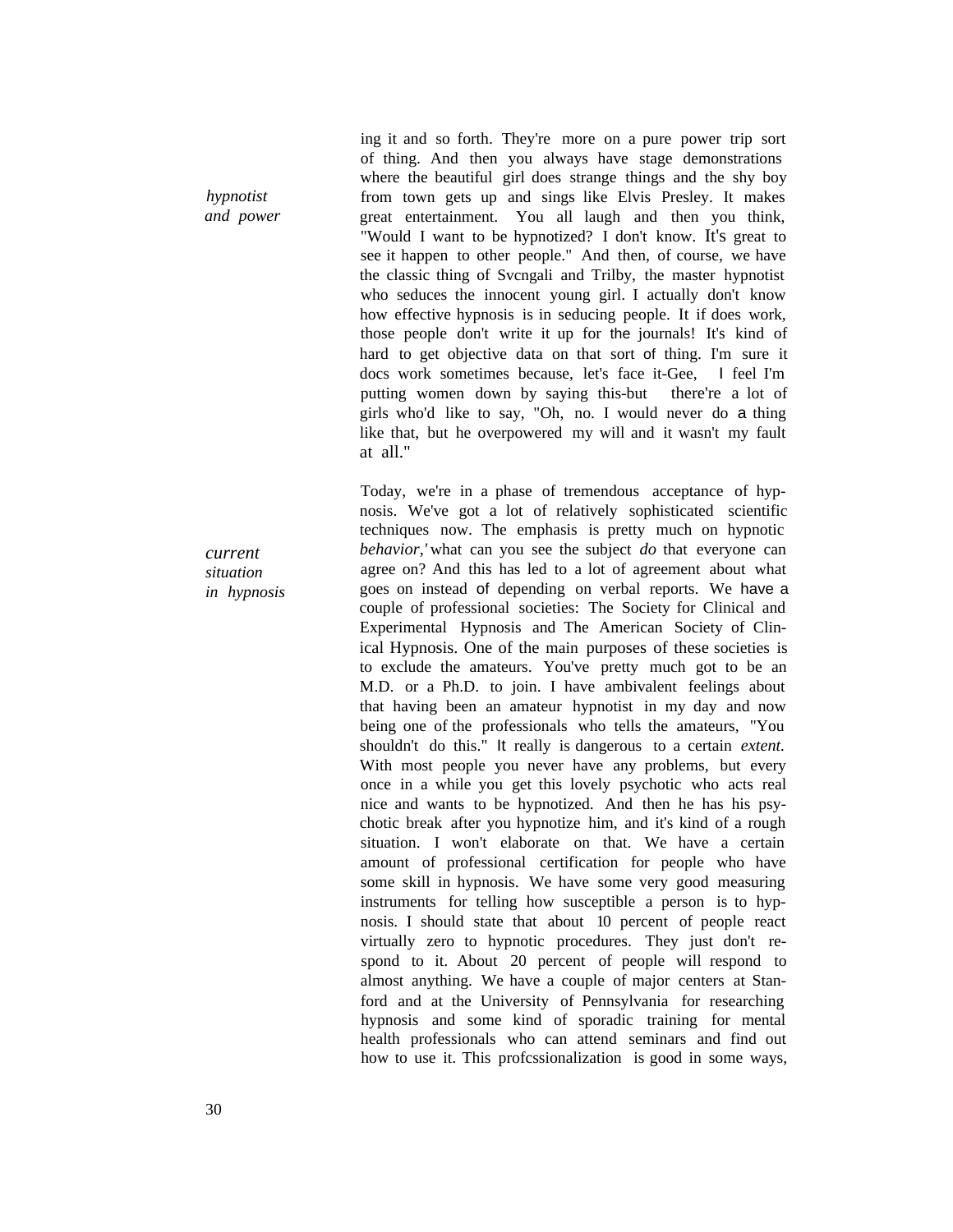and in a lot of ways we're at a very good place in hypnosis today. People realize the cyclic history and they're trying to put modern hypnosis on a firm enough basis so that we don't have an overenthusiastic response with a consequent bust.

On the other hand, we have a lot of disadvantages in the current hypnosis scene. We have certain kinds of ridiculous things going on. For instance, you've all heard about operational definitions and how great they are in science. You define your concepts by what you do. So now we have some research going on supposedly studying the behavior of hypnotized and nonhypnotlzed people. And what that means is that if I sit in front of somebody and I say the magic words known as an induction procedure he's hypnotized by operational definition. And if I don't say those words, he's not hypnotized, which, if you've ever worked with hypnosis you know is ridiculous; simply because you say the magic words there's no guarantee that anybody is going to be hypnotized. And, on the other hand, there are some people who are such good hypnotic subjects that if you say, "This is an experiment where you won't be hypnotized . . . " you've nevertheless mentioned the *word,* and they go into a profound trance right away.

I've mentioned this emphasis on hypnotic *behavior.* For instance, we have scales in which the subject is told to hold his ann out and the hypnotist says, "It's getting heavy, heavy, heavy, heavy, heavy." Does the arm go down at least 10 inches by the end of this 35-second procedure? If so, he passes the item, which completely ignores the fact that some people arc kind of cooperative so they'll sort of put it down. Other people don't feel any heaviness at all, but they feel a compulsion to put it down. AU sorts of different experiences can happen all of which result in the arm lowering 10 inches in so many seconds, but you're missing an awful lot. So we've kind of overemphasized behavior.

Also, there's a great failure to recognize that hypnosis is one of the most flexible states of consciousness known. The subject is extremely sensitive to what you expect from him. So if you have a theory of hypnosis, you can pretty well prove it on your subjects because they'll pick it up and do the right thing. If you're a psychoanalyst, you can always find "regression in the service of the ego" and "primary drives" coming out in hypnosis. If you don't believe in that, you may never see that sort of thing in your laboratory. So, it's too easy to prove particular theories without realizing that basically you have a very flexible kind of state of consciousness.

*disadvantages in current scene*

*overemphasis on behavior*

*extreme flexibility of hypnotic* slate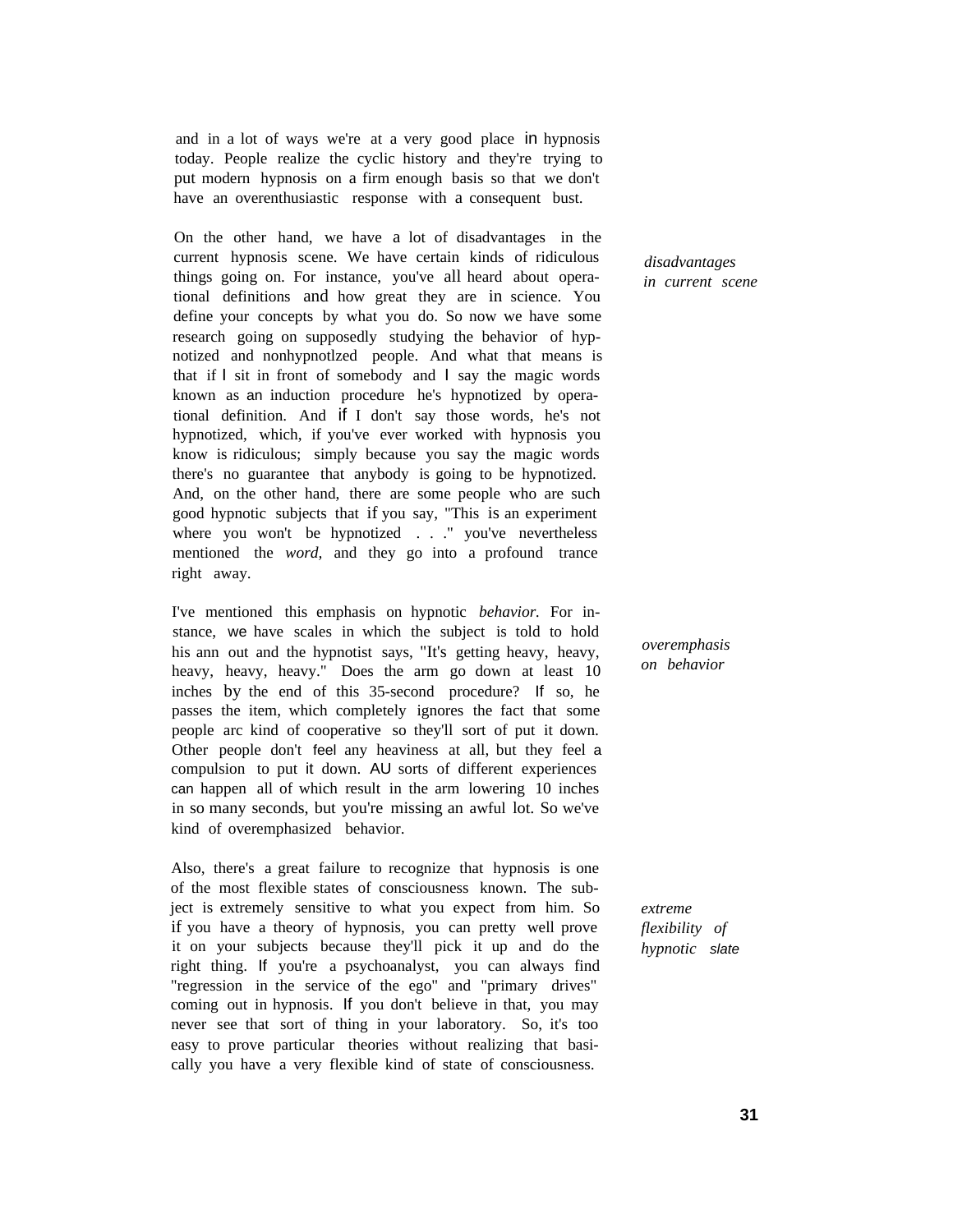*emerging trends* And although there's a lot of lip service to a more permissive kind of approach-you know, "I'm here to help you with experiences" and so forth-the old authoritarian game is still there fairly heavily because basically "I'm the professor and you're the student. And you don't know what you're doing, kid, so now we'll do the experiment my way" and so forth. There are emerging trends in hypnosis, though, which I think arc going to make the whole thing a more humanistic sort of experience and a more transcendental kind of experience. What I want to do to illustrate this is show a single slide of some research I've been doing that shows how hypnosis can move into a kind of transcendental area. This results from some very intensive work with a single subject that I've been working with for over a year. I might add that this is a particularly gifted subject; you can't expect this from just anyone.

> The kind of climate I create in my laboratory for hypnosis is basically, "Look, I do know more than you, but I'm not an authority in the sense that I can program your every bit of behavior. I'm more a guide when it comes to hypnosis. I know how to do certain things that arc going to change the state of your mind, but unless you constantly tell me where you're at I'm in the dark; I'm just pushing my line of things." So this is a subject who's quite verbal in telling me what's going on and making suggestions as to how to continue to go about things and so forth, and who's been able to reach some extremely profound states of hypnosis. This guy has also done some meditation on his own and had some psychedelic drug trips in the past, so he has a vocabulary for talking about the sorts of things that happen. I should also explain that hypnosis has a dimension you might call depth or profundity. Subjects in my lab have been taught in this kind of permissive relationship to scale the depth of their hypnotic state and do it kind of Intuitlvely.' You don't say, "Now think about all of the things you're experiencing and come up with some complex intellectual concept to describe it," but rather, "Some part of your mind kind of knows where you're at at every moment. Give me an intuitive answer." I won't go into that in detail, but this sort of turns out to be a beautiful kind of way of figuring out where people are at in hypnosis; it relates to all sorts of other things they do.

*transcendental level of hypnosis* Now, this is a subject who goes extremely deep, and I'm just briefly going to describe some of the sorts of things he experiences to show you, I think, where hypnosis can go and

> lTart, C. Self-report scales of hypnotic depth. *In/em.* J, *clinical Exp,* Hyp., 1970, 18, 105-125.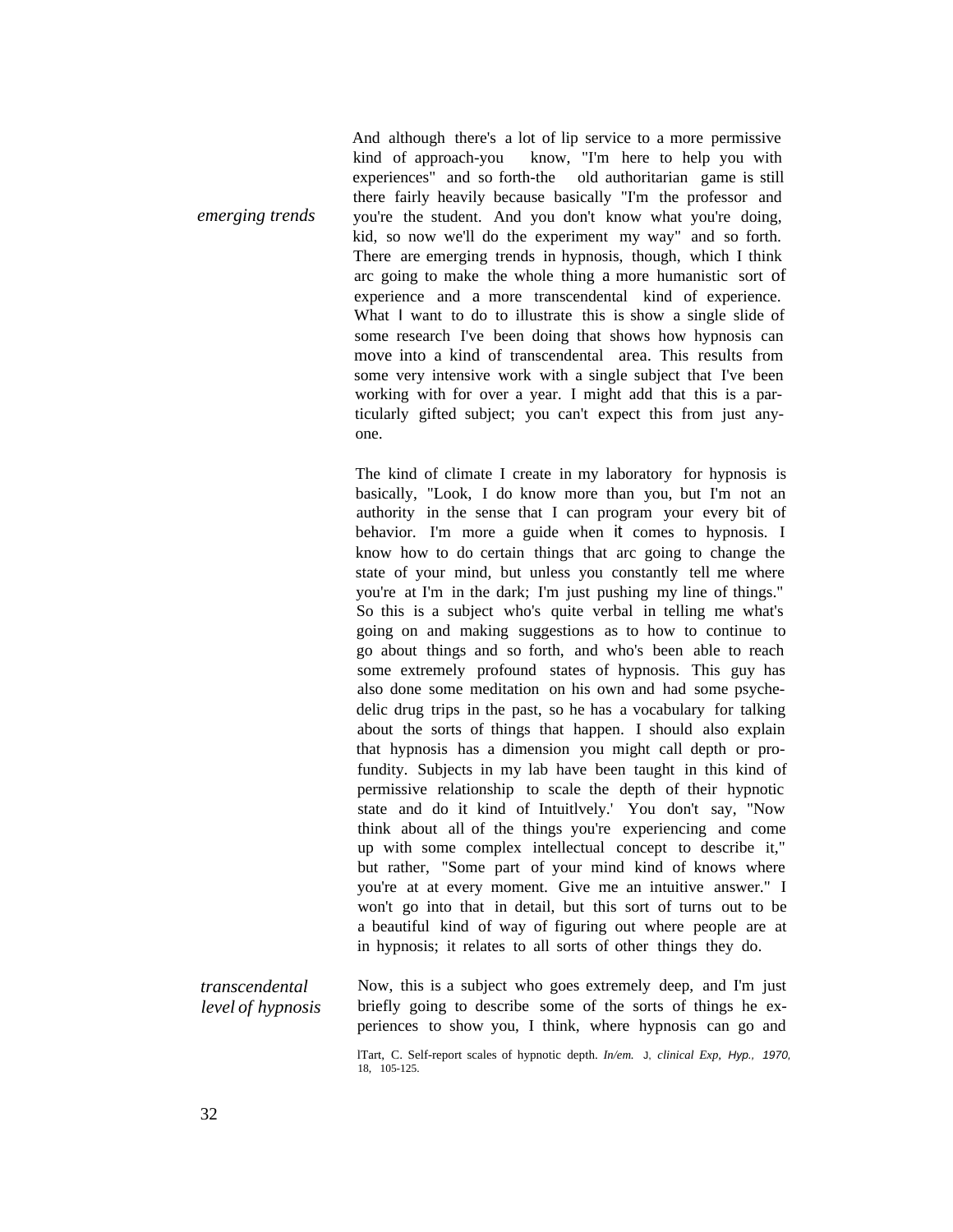

FIGURE 1. The relationship of the intensity of various experiences to self-reported hypnotic depth. (Values marked with a triangle were obtained in the interview before the hypnotic session; values marked with a circle, during the hypnotic session.)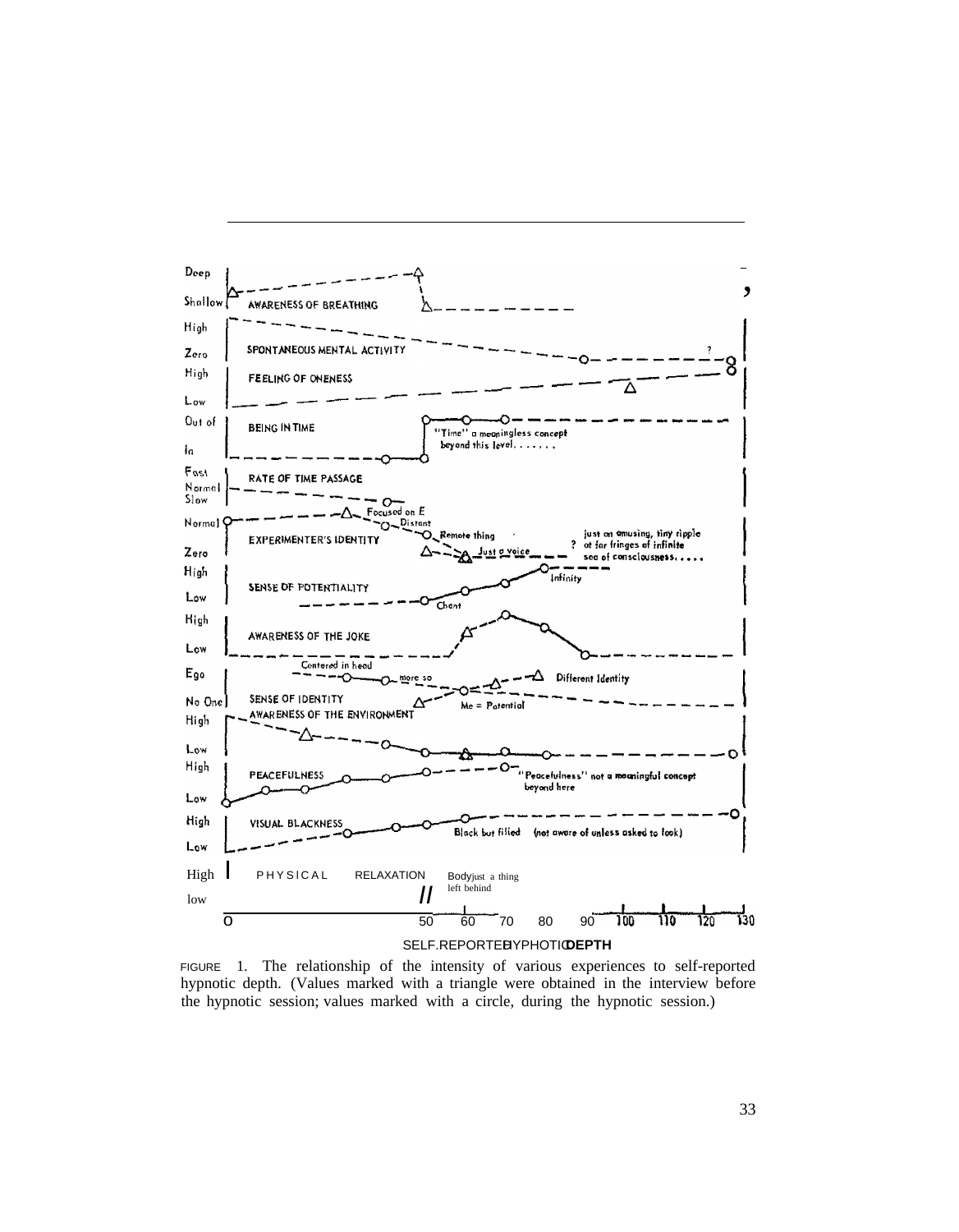how it can lead into this area that I think could best be described as sort of a transcendental level of hypnosis.

Ordinary hypnosis on this kind of scale would be the region of zero to about 25 on the horizontal axis; as you go down to 30 or 40 on the depth scale, that would be called *deep* hypnosis. When you get down to about 50, that's usually been called extremely profound hypnosis, and, by and large, you don't get any reports from people of what goes on there, which I think is largely a function of the fact that Westerners don't have the vocabulary to talk about what's going on. This fellow has an exceptionally good vocabulary.

I would ask him about his many experiences in hypnosis in various projects in my laboratory (plotted with triangles on the chart) and also run him *into* some very deep hypnosis (plotted with circle). I'd tell him to go deeper and tell me what was going on and ask him about these various things, like "Do you have more or less of that last thing you were experiencing? What's happening with it?" This is an attempt to plot the inner relationships of all these various sorts of things that were going on.

*physical relaxation* The first thing plotted at the bottom of the chart is physical relaxation. You can see that this steadily gets higher, except that by the time you get to about 20 on this scale his body feels absolutely relaxed, and after that he says "No, I can't tell you how relaxed I am because my body has reached its limit. It's absolutely relaxed." And in point of fact, by the time you get down to the level of about 50 notice it's not "my body" but "This body is just a thing that's not really of any importance. How can I tell you how relaxed it is? It's not that *important."*

*visual blackness* I ask him what he's seeing. At the very beginning he sees a little light and it starts getting blacker. As he goes deeper he sees more and more blackness until he reaches a point very early where it's absolutely black-his eyes are closed, of course. Then it continues to get blacker as he goes deeper and deeper into hypnosis but it's a funny kind of blackness. It's a blackness that's "filled," which sounds like a paradoxical statement but 1 think some of you who have had psychedelics will realize the kind of thing he's talking about. There are no definite shapes, but it's a blackness that seems full somehow. This kind of plateaus off at around 60 on this scale so that this blackness is simply totally filled but it's absolutely black.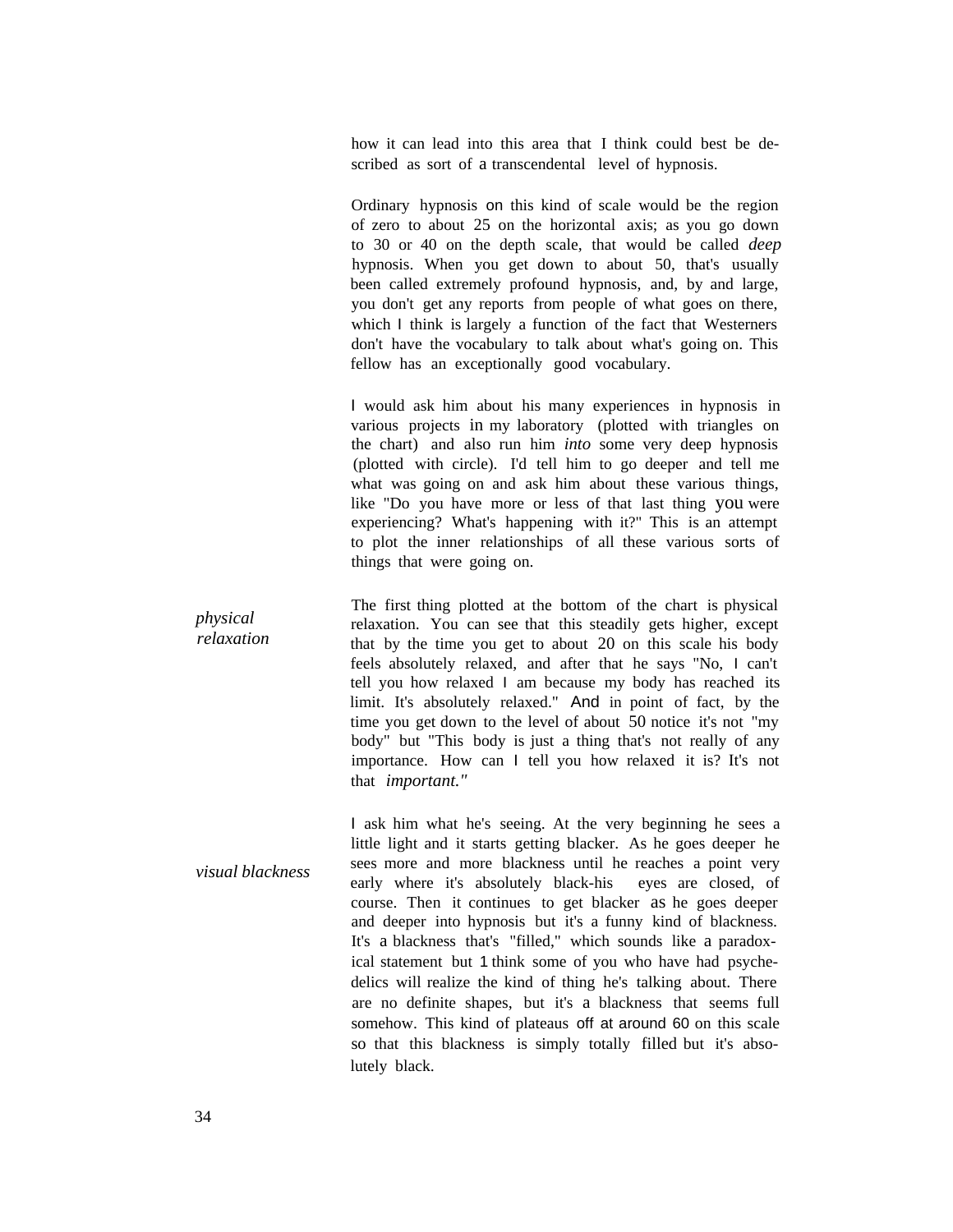The third line plots feeling of peacefulness. He doesn't feel terribly peaceful when he first starts out in hypnosis, but this fairly rapidly goes up and by the time he gets to around 70 once again peacefulness is no longer a meaningful concept. As you'll Seelater his whole sense of identity is changed. You know, "I can talk about me being peaceful, but if I don't feel *me* any more how can I talk about whether me is peaceful or not peaceful," or something like that.

His awareness of what's going on around him, the environment, starts out at a normal level; he hears the noises in the hall outside and so forth. It fairly rapidly decreases and, once again, around 50 it reaches a low. As far as he's Concerned he might be in the world's best sensory deprivation chamber. There is no physical world environment. He can hear my voice but there's absolutely nothing going on otherwise.

I asked him about his sense of identity at various points. "Who are you?" "What's your identity?" That sort of thing. He starts out as himself, ego, and then his sense of identity tends to become less distributed through his body and more just his head; just sort of a thinking part. And that becomes a little more so and then that begins a kind of dropping out until his ordinary identity-let's call him John Smith-steadily decreases and as he goes deeper into hypnosis John Smith no longer exists. But there is a change taking place in who he is. He becomes more and more identified with a new identity, and that identity is *potential.* He's not anybody in particular; he's potential. He could be this, he could be that. He's aware of identifying with this flux of potentiality that could evolve into many sorts of things.

The "awareness of the joke" is a hard one to explain. This runs along at zero, he's not aware of the joke, and suddenly around 50 to 60 or 70 he becomes quite aware of the joke and then it fades out. The joke will be recognized by many of you who have had psychedelic drugs. You're starting to get high and somewhere along in there you suddenly realize from some higher part of "yourself" how ridiculous it is to attempt to get high! I mean really, what's the point of trying to find out where it's at, to get high and all that sort of thing? Here's this poor pitiful little ego that doesn't know it's already there trying to get up there! It's kind of funny, But he goes beyond that. The joke fades out after a while as he continues to go further into hypnosis (if it's still "hypnosis").

I talked about a sense of potentiality in the identity thing. Here, looking at it in a sort of different way, he eventually *peacefulness*

*sense of identity*

*identity experienced as potential*

*awareness of the joke*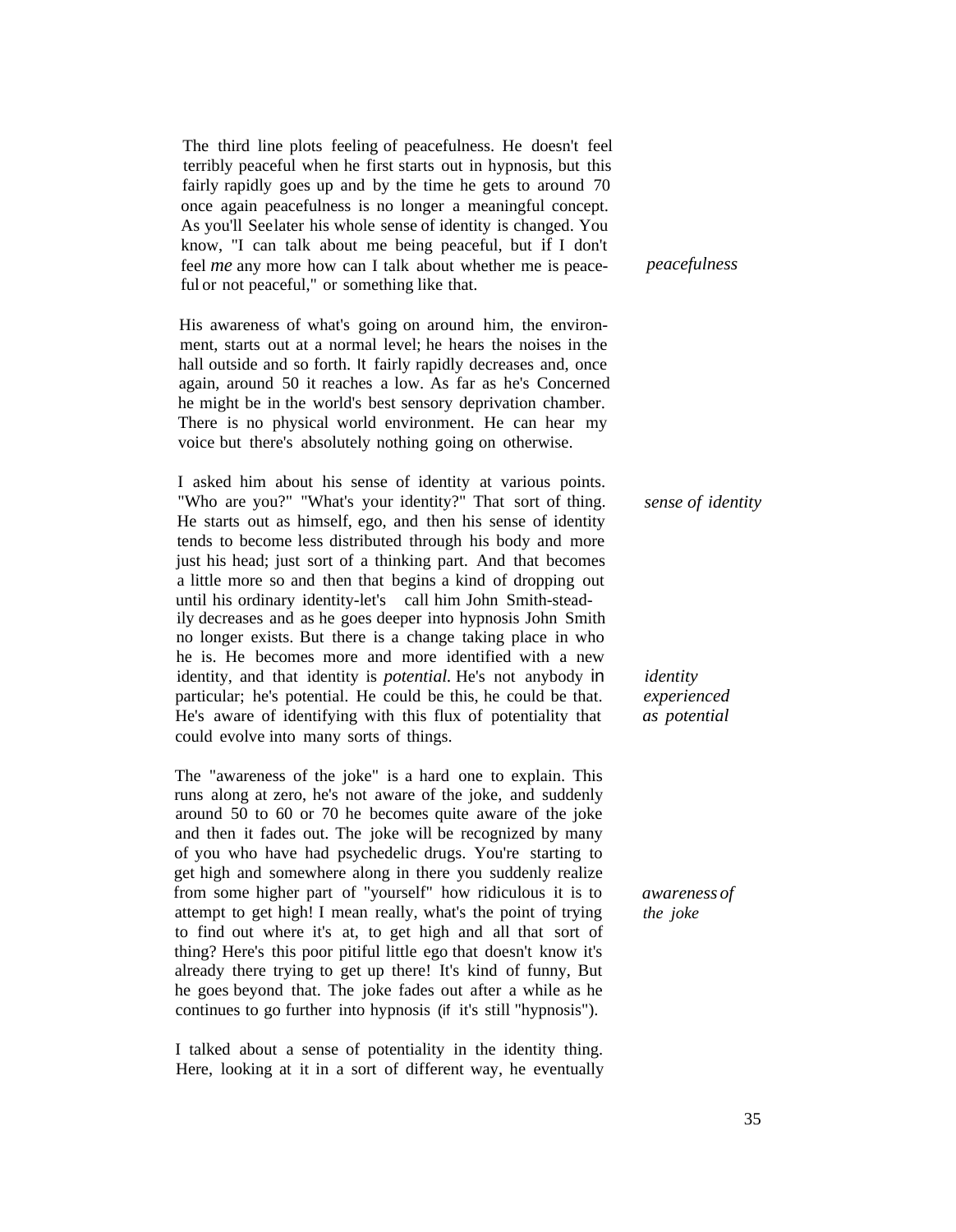becomes aware of an infinite amount of potential. Anything is possible. Absolutely anything could be experienced in the kind of existence he's in.

*experimenter's identity* The experimenter's identity is interesting. I'm just me at the lightest levels of hypnosis; as he goes into what we would call ordinary deep hypnosis he becomes more and more focused on me. I'm the only thing that he really pays strict attention to. But then I start becoming distant and kind of a remote thing and then I lose my identity altogether. I'm no longer Charlie Tart; I'm just a voice: just something that keeps talking. And it not only stays that way but finally he says, as he exists in infinite consciousness, the whole sea of being and so forth, that way out on the edge somewhere here's this little ripple. It keeps asking silly questions like "How do you feel now?" A total depersonalization of who I am but he sort of feels kindly toward this voice. The voice has to ask questions so he'll be nice to me and so forth. Although it's a drag to have to answer them!

*being in time* Time is an interesting thing. A lot of times in hypnosis you get people's sense of time slowing down. Here time seems to go slower and slower up to this quite deep hypnosis range of about 40, but then a very interesting thing happens. He suddenly says he can't tell me whether time is going slower or faster because at that point his nature of being in time changes. He's in time here which is slowing, and then he goes out of time and time is a meaningless concept. Beyond this point, queries about his time going fast or slow are stupid questions. They just don't mean anything. He no longer feels that he's in the kind of space-time framework we talk about.

*feeling of oneness* A feeling of oneness with the universe continues to go up. I don't know whether it plateaus off at a very deep level or not.

> If I ask you "What are you thinking about?" you'll undoubtedly tell me something going through your mind. We keep the old machine whirling around all the time computing everything that comes along. This spontaneous mental activity continues to decrease as he goes deeper in hypnosis and beyond the deep range he's simply not having any spontaneous thoughts. If I don't tell him "Think about this" or "Answer this question" there's nothing going on in his mind. It's absolutely quiet.

One other thing, his awareness of his breathing; he feels as if his breathing gets deeper and deeper as he goes into hyp-

*spontaneous mental activity*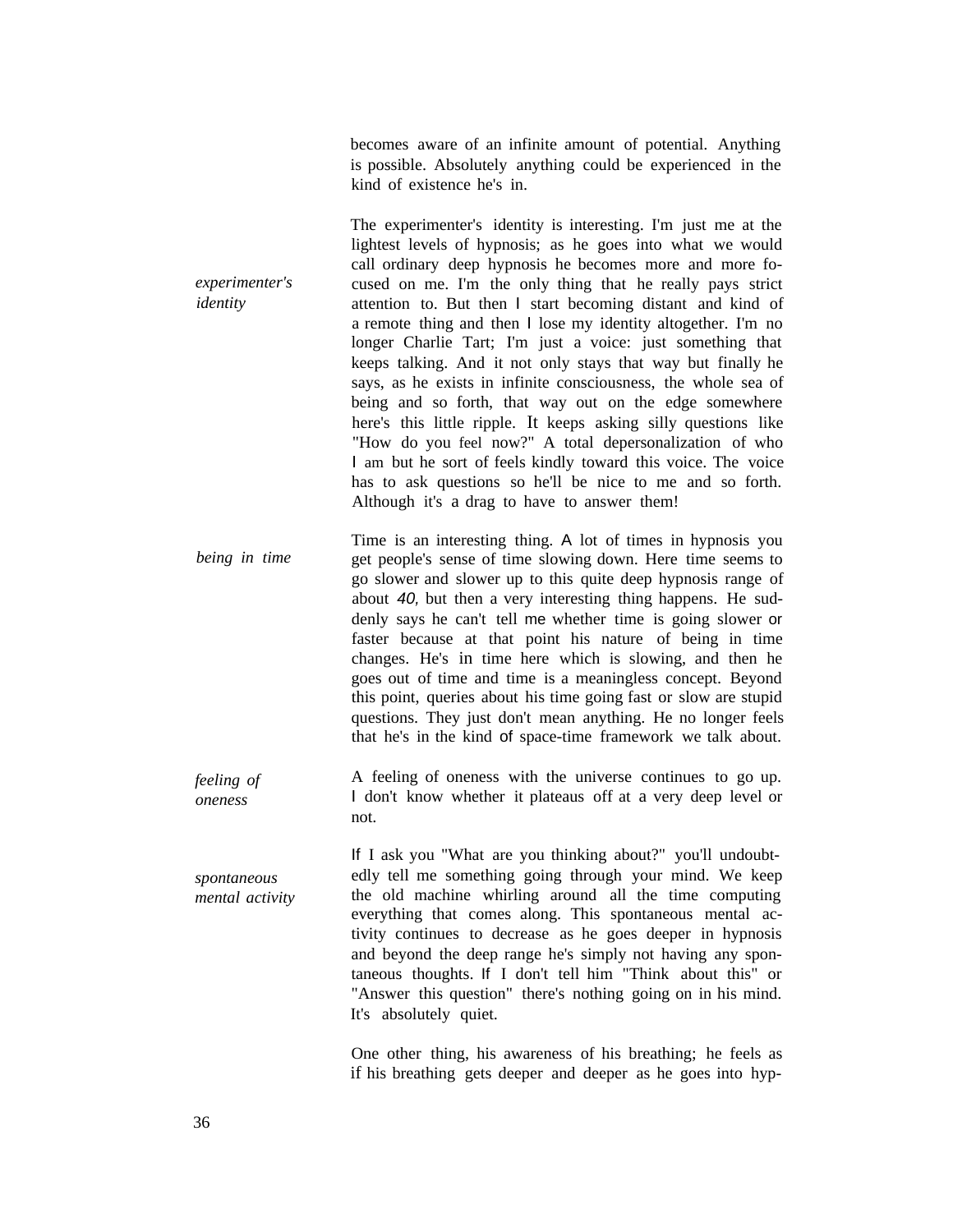nosis until there's a point when his breathing suddenly feels as if it becomes quite shallow. Bets virtually not aware of it any more unless this little voice at the edges of consciousness says "How's your breathing?"

Now, the point I want to make about this is that up to 40 or so on the graph we're talking about hypnosis, and we're talking about a rather neutral kind of hypnosis. I haven't suggested particular things. These are just the kinds of things he usually experiences as he's going into deep hypnosis. In a higher range, roughly 50 to 70, a lot of these kinds of phenomena change fairly suddenly. There's some step function: some of these things start going up or down rather suddenly. And I think what we have here is a transition to a new state of consciousness. In many ways it sounds like what's traditionally been called the Void. I'm a little leery of using that word because the Void is a great thing to be in, and you get a lot of prestige and all that sort of spiritual one-upmanship. But it kind of sounds like the Void. His identity is potentiality, he's aware of everything and nothing, his mind is absolutely quiet, he's out of time, out of space and so forth. But this is the sort of thing that happens to him.

Now I should again emphasize that this is an extremely good SUbject.This is not something that the average hypnotic subject could just move right into, although probably more subjects could move into it if they were given special training. The main thing that I want to emphasize is that I think this illustrates first the humanistic potential of hypnosis, where the experimenter-subject relationship changes: I'm no longer the boss shaping his consciousness to do what I think he ought to do, I'm just sort of the guide and he's the one who does this sort of thing. But even more it illustrates some of the transcendental potentialities of hypnosis: how you can use this to move to relatively profound states of consciousness; you can use it to explore consciousness; and we can open up a number of things that ordinarily you don't think of in connection with hypnosis where the usual association is the big authority figure who says "Sleep."

Originally Bill Harman asked us to talk a little bit about how science fits the new humanism, and some of the previous remarks can serve as a springboard for a little bit of sermon on why We shouldn't throw science out the window. When I think about science, I think it's a game that's got two basic rules. The first is that you must look at what's observable. Let's skip for a minute what "observable" means. The second is that you can speculate on anything you want-you can

## *awareness*of *breathing*

*new state* of consciousness

*transcendental* potentialities of hypnosis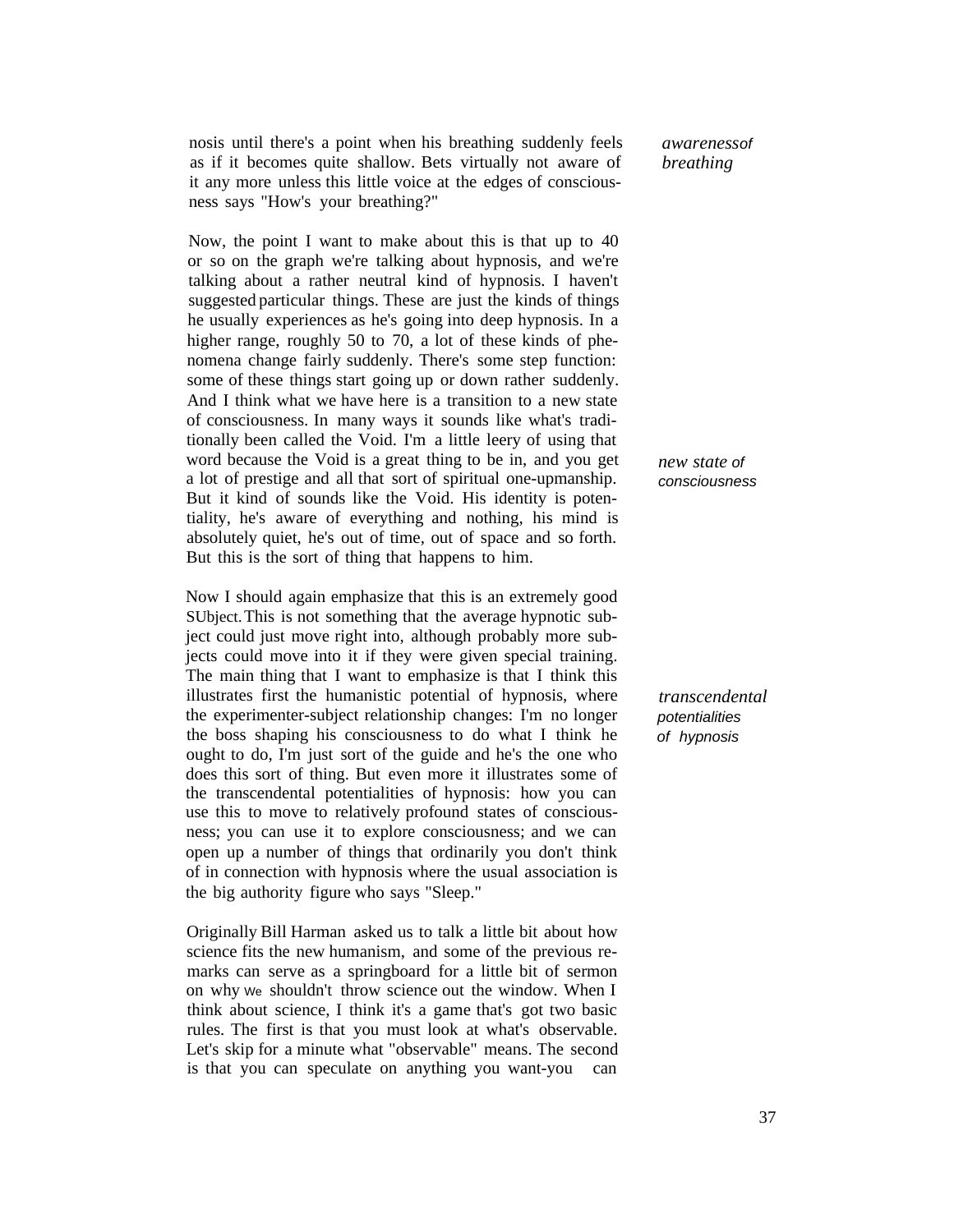intuit, you can think-with the provision that the outcome of your thinking always has to come back to what's observable. So, for instance, you read all these philosophical arguments about whether mind and body constitute a duality or mind and body constitute a unity. Well, I don't know how you could really observe anything that would really make up your mind so that argument is out of the science game. But anything that comes back to something that's observable is basically scientific. Unfortunately in the history of science we picked up a third thing that isn't really part of the basic rules but such a strong prejudice that we get tangled up in it, and that's a prejudice that if you can talk about it in terms of *matter* it's somehow better. Like being able to talk about how a metal diaphragm moves in this microphone I'm holding is really *hard* data while talking about why I say what I say, that's kind of soft and humanistic and all that sort of thing-not really scientific. But 1 don't buy this prejudice. If you can bring things back to observables you're within the realm of science, which is really a game where you can check out your ideas by being able to observe something.

I think we can expand the scientific framework to take in most of the humanistic phenomena, maybe all. For instance if I say that by a certain kind of Yoga breathing exercise 1 can reach a state of ecstasy, that is basically a scientifically testable statement. I've said, here's a condition: you breathe in a certain way. Here's an observable outcome: somebody says "I've got this kind of an ecstatic experience." Now in our current stage of the game that's not a very good statement because I think for that example clearly there's something else besides the breathing exercise per se. You might have to be a certain type of person and you might have to have done a few other things. But it's possible to find out what those things are and what kind of people they are, and then you can test the basic idea. It might turn out that it's the breathing exercise plus this certain kind of attitude or something like that. Thus you don't have to refer back to a material object particularly in order to make things scientific. All you have to say is "I can specify certain kinds of experiential things or psychological things and you come up with a certain kind of outcome." Given that, you can use the kind of powerful advantage that you get from science; namely being able to know or investigate something on a broader basis than your own experiences which are subject to God knows how many biases and early training factors and so forth. You can make a science out of this area of the humanistic and the transpersonal. I think a lot of the things we've heard about today begin to do

*the science* game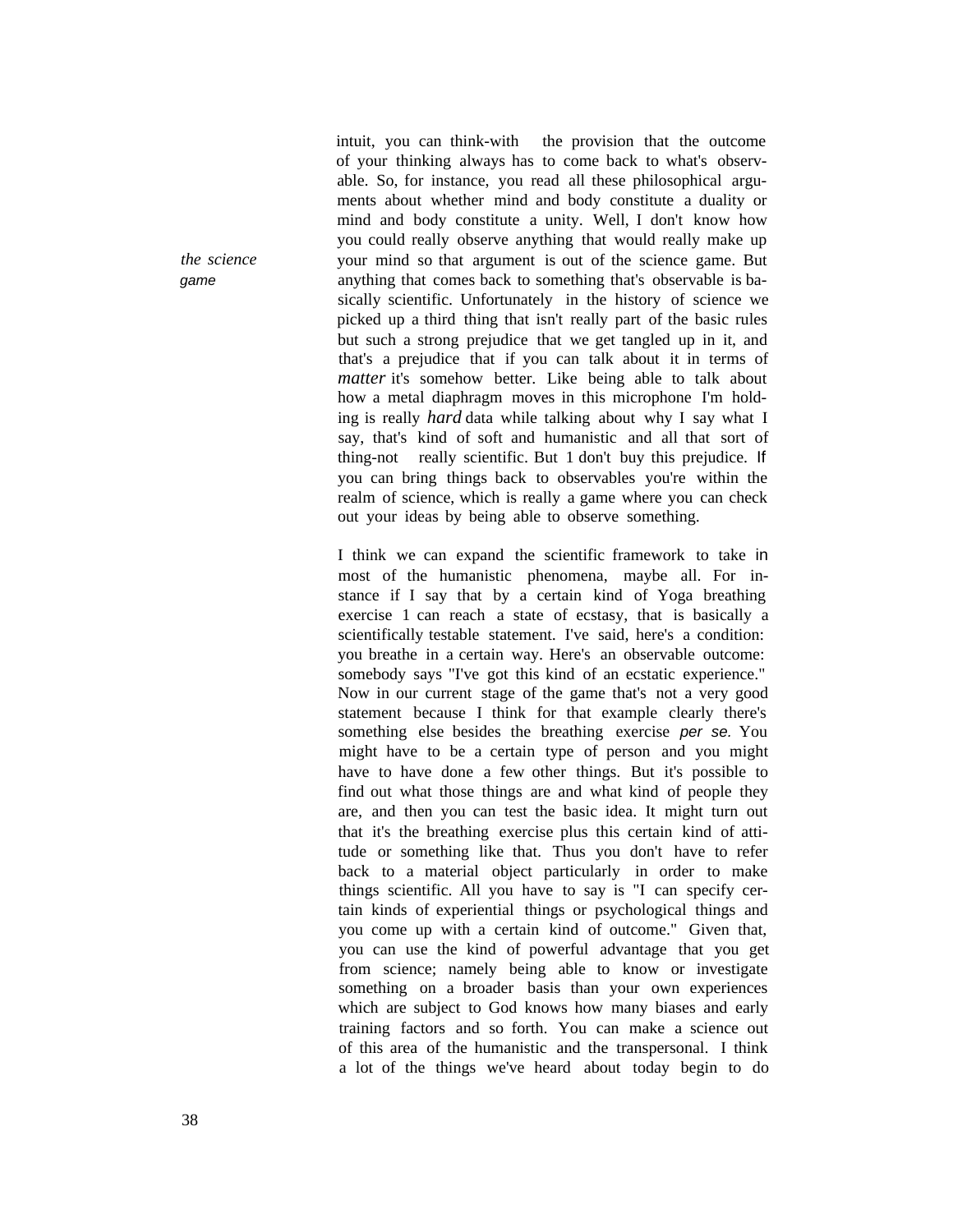this. For example, Wally Pahnke talks about psychedelic peak experiences. I don't think there's any behavioral criterion for psychedelic peak experiences. It doesn't mean the fingers twitch in a certain pattern! It means people talk about certain kinds of things which form an entity that we conceptualize as this, and then he can meaningfully talk about certain kinds of conditions that lead up to this sort of thing and other conditions which seem to be inimicable for it. And I think we're very definitely moving into a kind of scientific study of this without killing it off. You know, the old approach was that you had to explain it in terms of a chemical change in the brain because "That's matter. That's real whereas what somebody says isn't." And I think we're past that stage, and I feel very good about what's going to happen with scientific study of altered states of consciousness and peak experiences and so forth.

I've been asked to comment on the fact that verbal report or what somebody says he's experiencing may be very unreliable-in hypnosis, particularly. It's quite clear you can make it unreliable if that's what you're looking for. One of the most interesting things in psychology today is something that's called "demand characteristics" or "experimenter bias." If you've got a strong personality and you're out to prove a theory, it's very easy to influence subjects to do what you want. Look: you come in for an experiment. My God! You're working for science and science is a noble enterprise and you want to do it *right.* You don't want the experiment to fail and all that so you're sort of cooperative on all sorts of levels. And here's the authority figure, "Herr Doctor Professor," who's giving you all sorts of cues about how the "normal" subject behaves in this sort of situation. And if you think verbal report is unreliable, you can communicate this to your subjects and get unreliable reports. If you think it's reliable and go to some pains to be careful you're not forcing answers, you usually find you get verbal reports that relate to other things much better. At the moment a lot of this is an art. It is kind of hard to specify exactly how you do this.

The tradition in psychology is that it's sort of a disadvantage that people can talk. If they were only like rats and could just push levers, you could have nice hard data and we could be closer to the physicist (or the physicists of the eighteenth century!). "Wow, wouldn't that be hard science!" and all that sort of thing. I don't believe we have to be stuck with this. We have to change the *model* of science in psychology. It's not like the physicist who wants to know

*scientific study oi humanistic and transpersonai areas*

*«experimenter bias"*

need for change in model *atsciencein* psychology